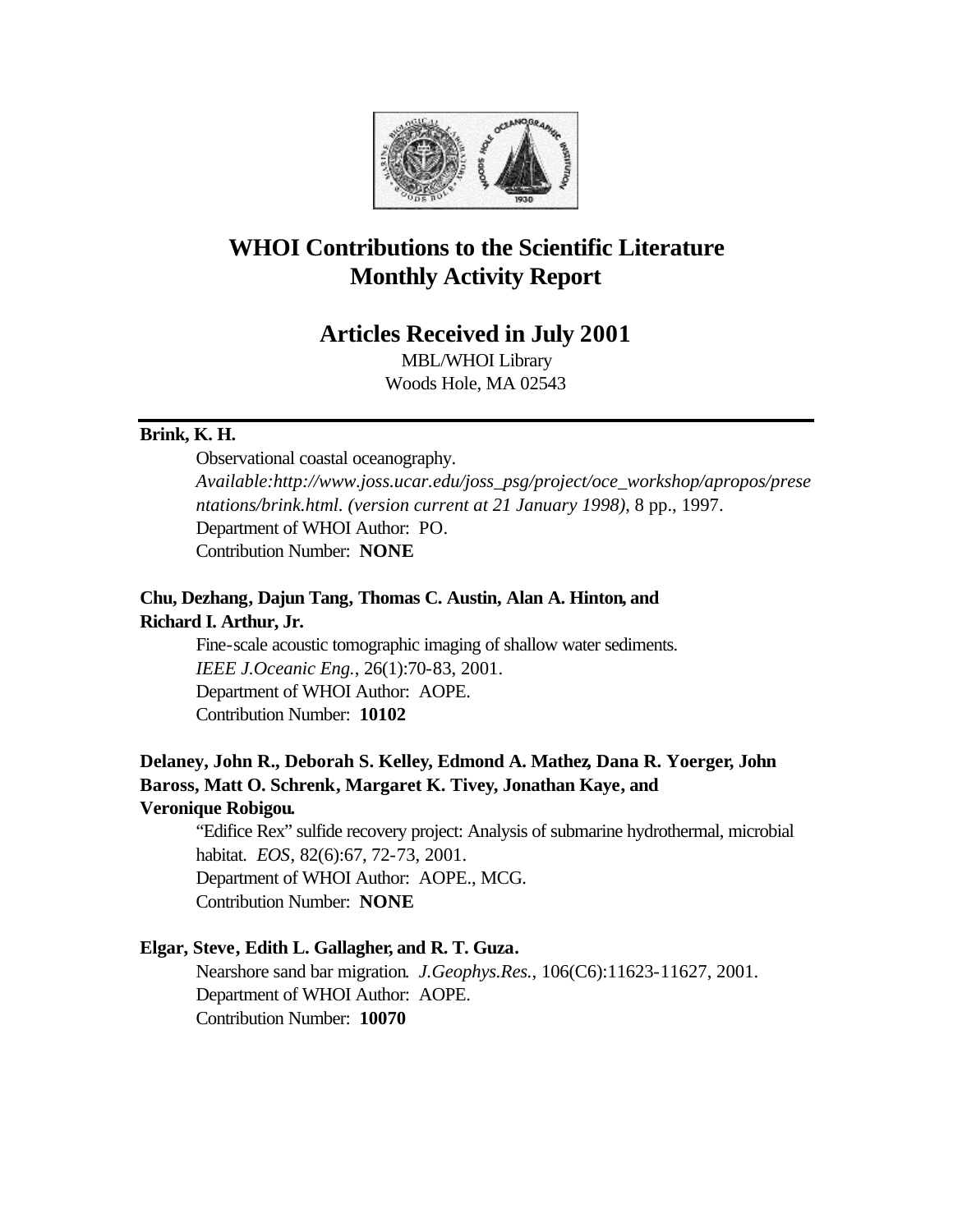#### **Gonzalez, Elma L., Ulf Riebesell, John M. Hayes, and Edward A. Laws.**

Effects of biosynthesis and physiology on relative abundances and isotopic compositions of alkenones. *Geochem.Geophys.Geosyst.*, 2:January 29, 2001 http://146.201.254.53/publicationsfinal/reviews/2000GC000052/article2000GC00005 2.pdf, 2001. Department of WHOI Author: GEOL. Contribution Number: **NONE**

#### **MacCready, Parker and W. Rockwell Geyer.**

Estuarine salt flux through an isohaline surface. *J.Geophys.Res.*, 106(C6):11629-11637, 2001. Department of WHOI Author: AOPE. Contribution Number: **10395**

#### **Macdonald, A. M., T. Suga, and R. G. Curry.**

An isopycnally averaged North Pacific climatology. *J.Atmos.Oceanic Tech.*, 18:394-420, 2001. Department of WHOI Author: PO Contribution Number: **NONE**

#### **Norris, Richard D. and Hiroshi Nishi.**

Evolutionary trends in coiling of tropical Paleogene planktic foraminifera. *Paleobiolgoy*, 27(2):327-347, 2001. Department of WHOI Author: GEOL. Contribution Number: **NONE**

### **Orphan, Victoria J., Christopher H. House, Kai-Uwe Hinrichs, Kevin D. McKeegan, and Edward F. Delong.**

Methane-consuming archaea revealed by directly coupled isotopic and phylogenetic analysis. *Science*, 293:484-286, 2001. Department of WHOI Author: GEOL. Contribution Number: **NONE**

#### **Petsch, S. T., R. J. Smernik, T. I. Eglinton, and J. M. Oades.**

A solid state  ${}^{13}C$ -NMR study of kerogen degradation during black shale weathering. *Geochim.Cosmochim.Acta*, 65(12):1867-1882, 2001. Department of WHOI Author: MCG. Contribution Number: **10382**

#### **Proshutinsky, Andrey, Valdimir Pavlov, and Robert H. Bourke.**

Sea level rise in the Arctic Ocean. *Geophys.Res.Lett.*, 28(11)2237-2240, 2001. Department of WHOI Author: PO. Contribution Number: **10420**